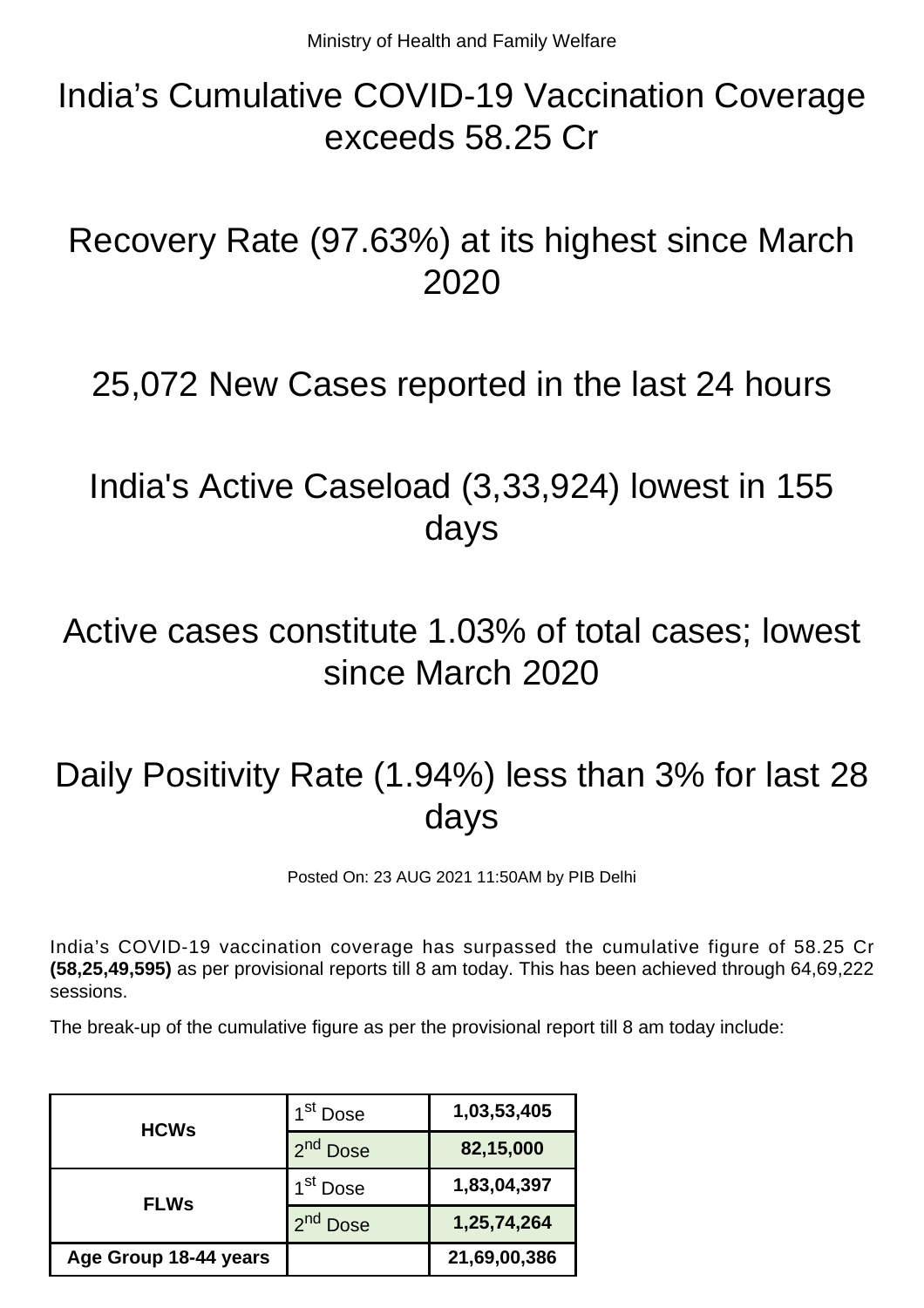|                       | 1 <sup>st</sup> Dose    |                |
|-----------------------|-------------------------|----------------|
|                       | 2 <sup>nd</sup> Dose    | 1,94,77,956    |
| Age Group 45-59 years | 1 <sup>st</sup> Dose    | 12,26,16,599   |
|                       | 2 <sup>nd</sup> Dose    | 4,87,88,970    |
| Over 60 years         | 1 <sup>st</sup> Dose    | 8,33,38,747    |
|                       | $2^{nd}$<br><b>Dose</b> | 4, 19, 79, 871 |
| <b>Total</b>          |                         | 58,25,49,595   |

The Union Government is committed to accelerating the pace and expanding the scope of COVID-19 vaccination throughout the country.

The recovery of **44,157** patients in the last 24 hours has increased the cumulative tally of recovered patients (since the beginning of the pandemic) to **3,16,80,626.**



Consequently, India's recovery rate stands at **97.63%**, the highest since March 2020.

Sustained and collaborative efforts by the Centre and the States/UTs continue the trend of less than 50,000 Daily New Cases that is being reported for fifty-seven consecutive days now.

25,072 new cases were reported in the last 24 hours, this is lowest in 160 days.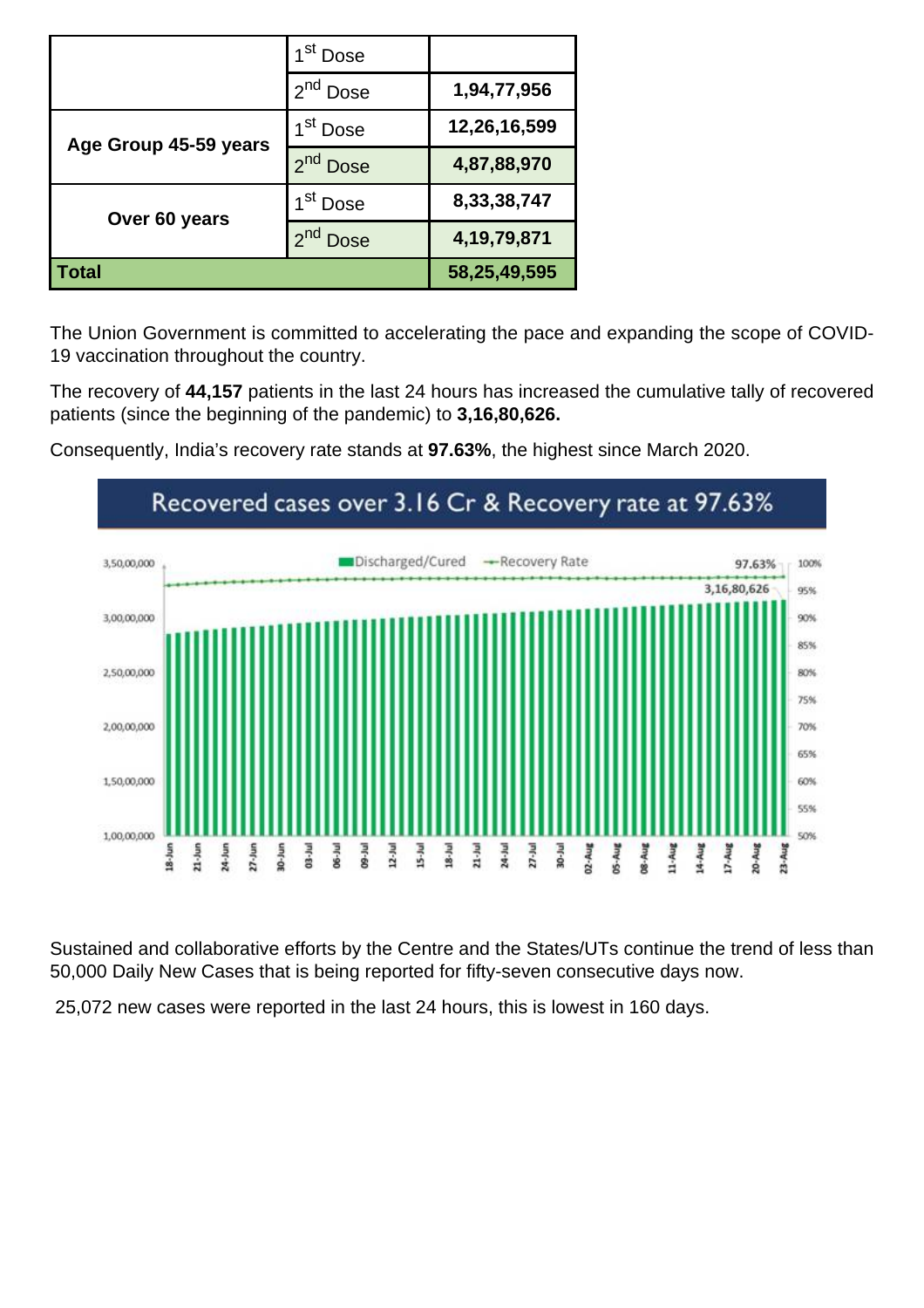#### 25k New Cases reported in last 24 hrs



High recoveries and a low number of new cases have subsided the Active Caseload to **3,33,924** which is at its **lowest in 155 days.** Active cases presently form only **1.03%** of the country's total Positive Cases which is the lowest since March 2020.



The testing capacity across the country continues to be expanded. The last 24 hours saw a total of 12,95,160 tests being conducted. India has so far conducted over **50.75 Cr (50,75,51,399**) cumulative tests.

While testing capacity has been enhanced across the country, **Weekly Positivity Rate at 1.91% remains less than 3% for the last 59 days now.** The **Daily Positivity rate also stands at 1.94%.** The daily Positivity rate has remained below 3% for the last 28 days and below 5% for 77 consecutive days now.